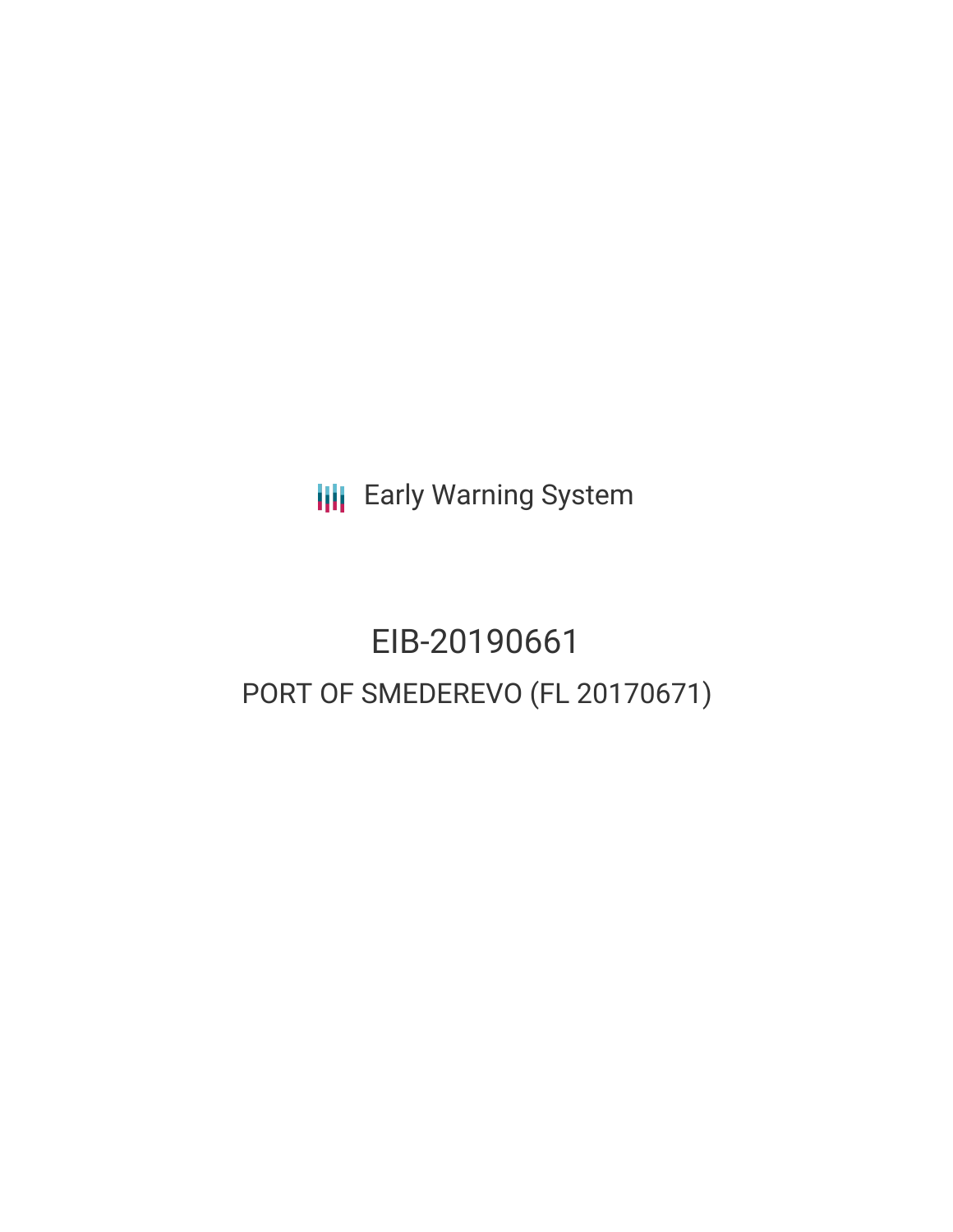

#### **Quick Facts**

| <b>Countries</b>              | Serbia                                                                      |
|-------------------------------|-----------------------------------------------------------------------------|
| <b>Specific Location</b>      | Smederevo                                                                   |
| <b>Financial Institutions</b> | European Investment Bank (EIB)                                              |
| <b>Status</b>                 | Proposed                                                                    |
| <b>Bank Risk Rating</b>       | U                                                                           |
| <b>Borrower</b>               | REPUBLIC OF SERBIA - MINISTRY OF CONSTRUCTION, TRANSPORT AND INFRASTRUCTURE |
| <b>Sectors</b>                | Construction, Infrastructure, Transport                                     |
| <b>Investment Type(s)</b>     | Loan                                                                        |
| <b>Loan Amount (USD)</b>      | $$33.19$ million                                                            |
| <b>Project Cost (USD)</b>     | $$66.38$ million                                                            |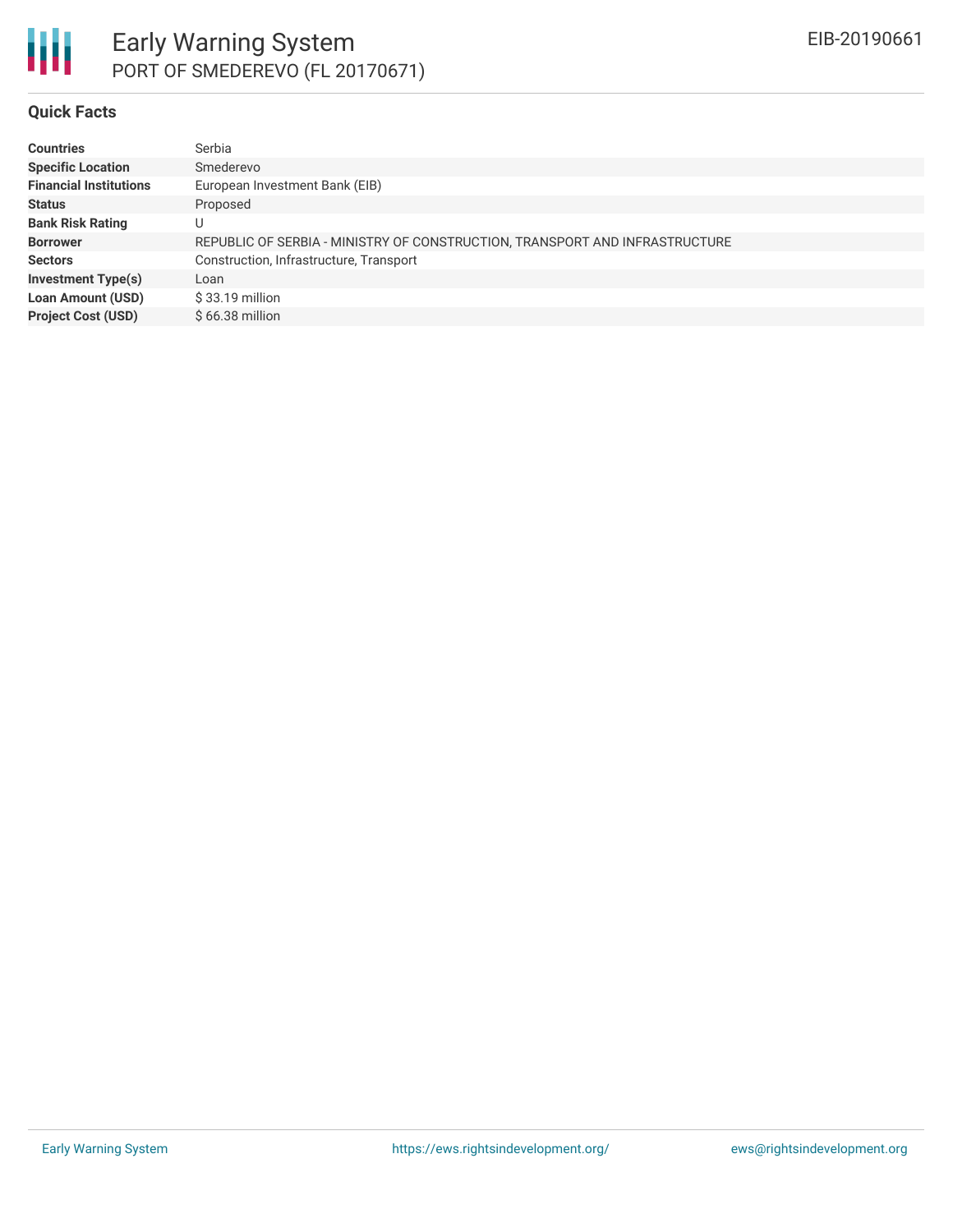

### **Project Description**

According to the Bank's website, this project finances the construction, rehabilitation and upgrade of existing inland port infrastructure at the Port of Smederevo, on the shore of the Danube river. The aim is to increase capacity, reduce transport times and costs and ensure smooth, reliable and safe inland waterway transport.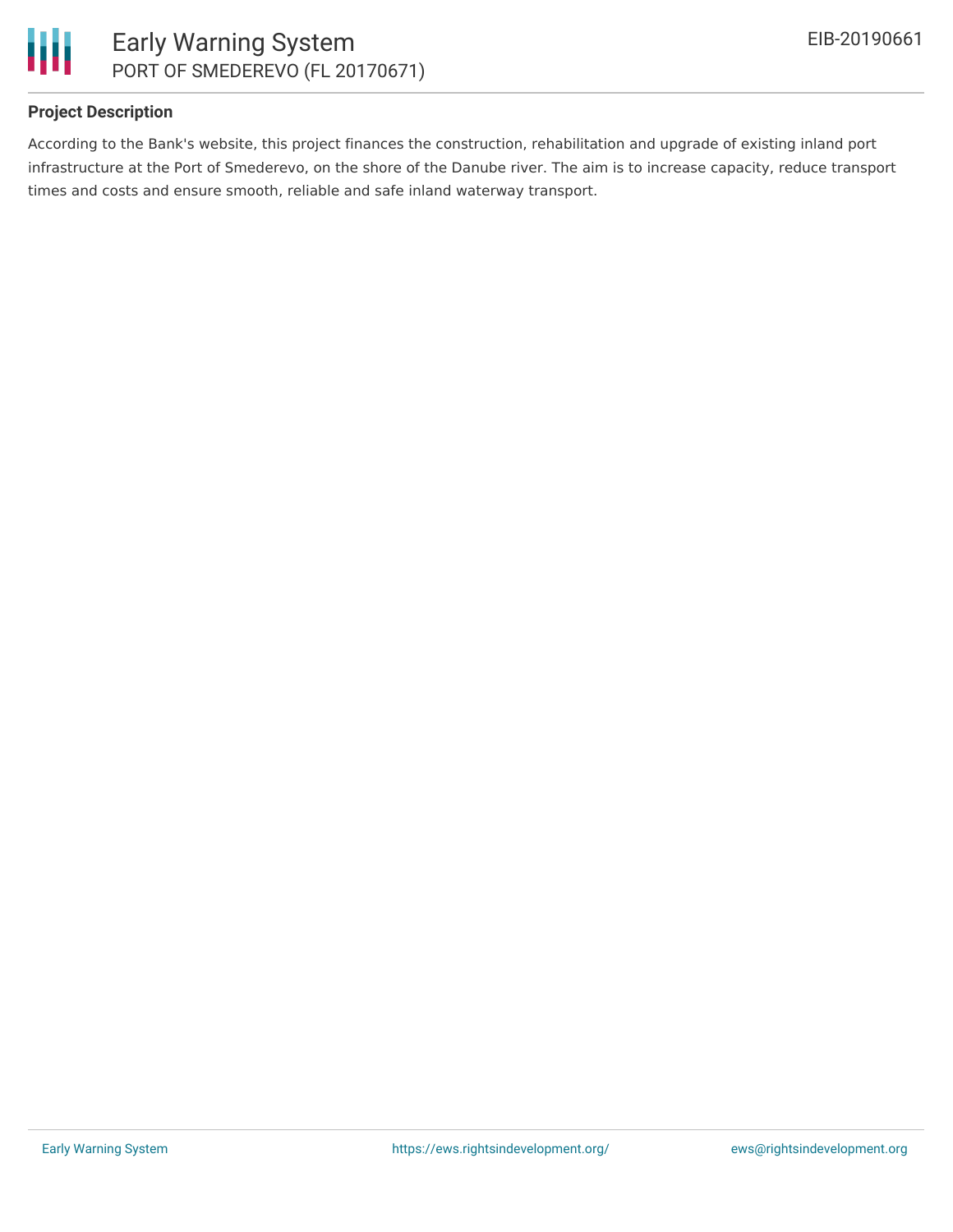

### **Investment Description**

European Investment Bank (EIB)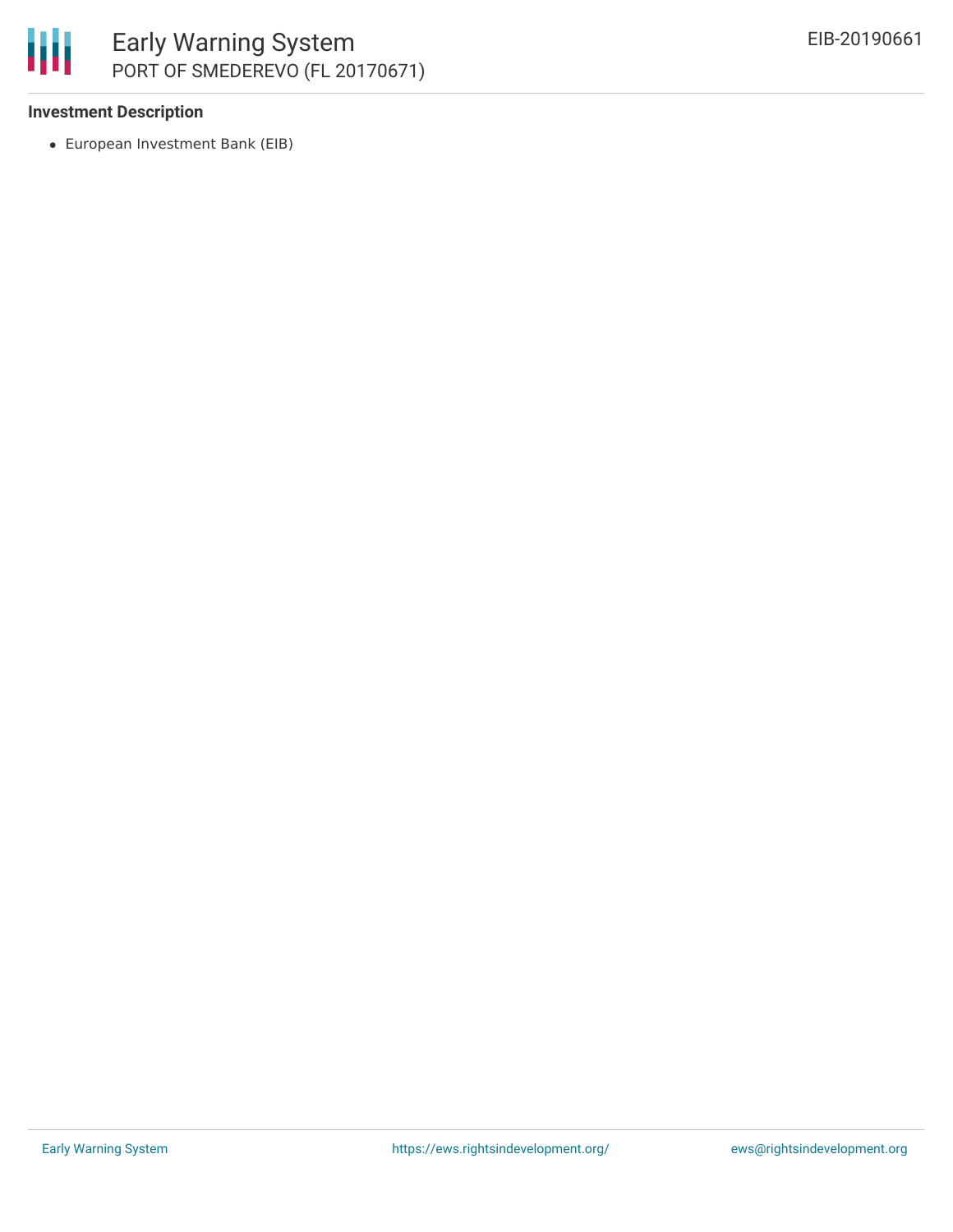## **Contact Information**

No contact information available at time of writing.

# **ACCOUNTABILITY MECHANISM OF EIB**

The EIB Complaints Mechanism is designed to facilitate and handle complaints against the EIB by individuals, organizations or corporations affected by EIB activities. When exercising the right to lodge a complaint against the EIB, any member of the public has access to a two-tier procedure, one internal - the Complaints Mechanism Office - and one external - the European Ombudsman. A complaint can be lodged via a written communication addressed to the Secretary General of the EIB, via email to the dedicated email address complaints@eib.org, by completing the online complaint form available at the following address: http://www.eib.org/complaints/form, via fax or delivered directly to the EIB Complaints Mechanism Division, any EIB local representation office or any EIB staff. For further details, check:

http://www.eib.org/attachments/strategies/complaints\_mechanism\_policy\_en.pdf

When dissatisfied with a complaint to the EIB Complaints Mechanism, citizens can then turn towards the European Ombudsman. A memorandum of Understanding has been signed between the EIB and the European Ombudsman establishes that citizens (even outside of the EU if the Ombudsman finds their complaint justified) can turn towards the Ombudsman on issues related to 'maladministration' by the EIB. Note that before going to the Ombudsman, an attempt must be made to resolve the case by contacting the EIB. In addition, the complaint must be made within two years of the date when the facts on which your complaint is based became known to you. You can write to the Ombudsman in any of the languages of the European Union. Additional details, including filing requirements and complaint forms, are available at: http://www.ombudsman.europa.eu/atyourservice/interactiveguide.faces